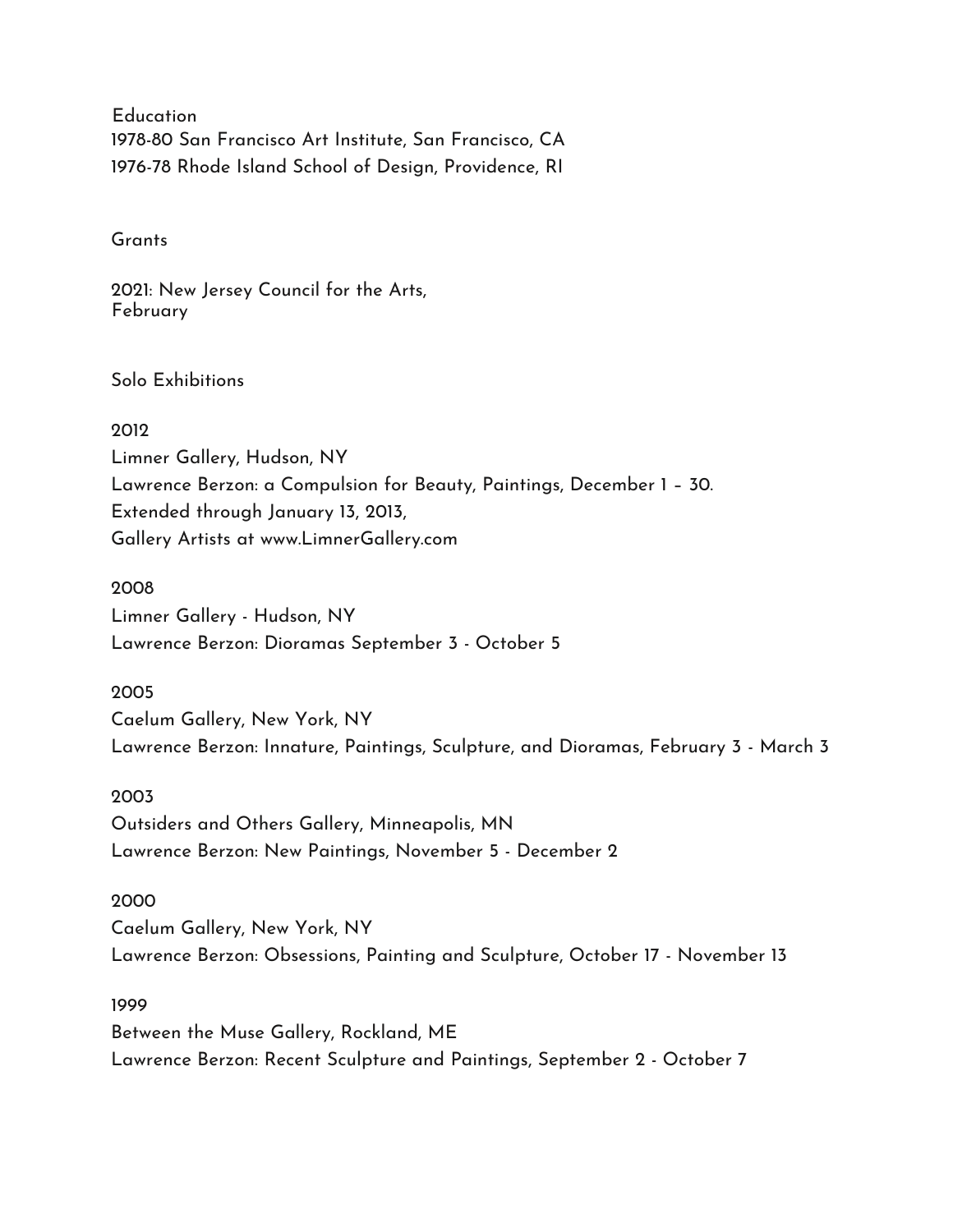1997 Between the Muse Gallery, Rockland, ME Lawrence Berzon: Scenes from the City, June 4 - July 5

#### 1995

Brathon Gallery, New York, NY Lawrence Berzon: Recent Paintings, September 5 - October 2

## 1993

Willoughby Sharp Gallery, New York, NY Lawrence Berzon: Recent Work, October 2 - November 3

## 1991

Seibu Corporation Gallery, Tokyo, Japan Lawrence Berzon: Paintings and Drawings, February 3 - March 12

## 1990

Zygos Gallery, Washington, DC Lawrence Berzon: Recent Paintings, January 12 - February 14

# 1988

Nancy Bratton Gallery, New York, NY Lawrence Berzon: Situations, May 2 - June 4

Group Exhibitions, Installations and Commissions

# 2022

Morris Museum, Morristown NJ "Timeless Movements", March 17 - August 29

# 2018

Carriage Trade Gallery, New York, NY "American Interior", April 27 - June 7

## 2016

Jonathan LeVine Gallery, Chelsea, N YC Winter Invitational Group Show. February 20th - March 19th Some works can be found at:<https://www.artsy.net/artist/lawrence-berzon>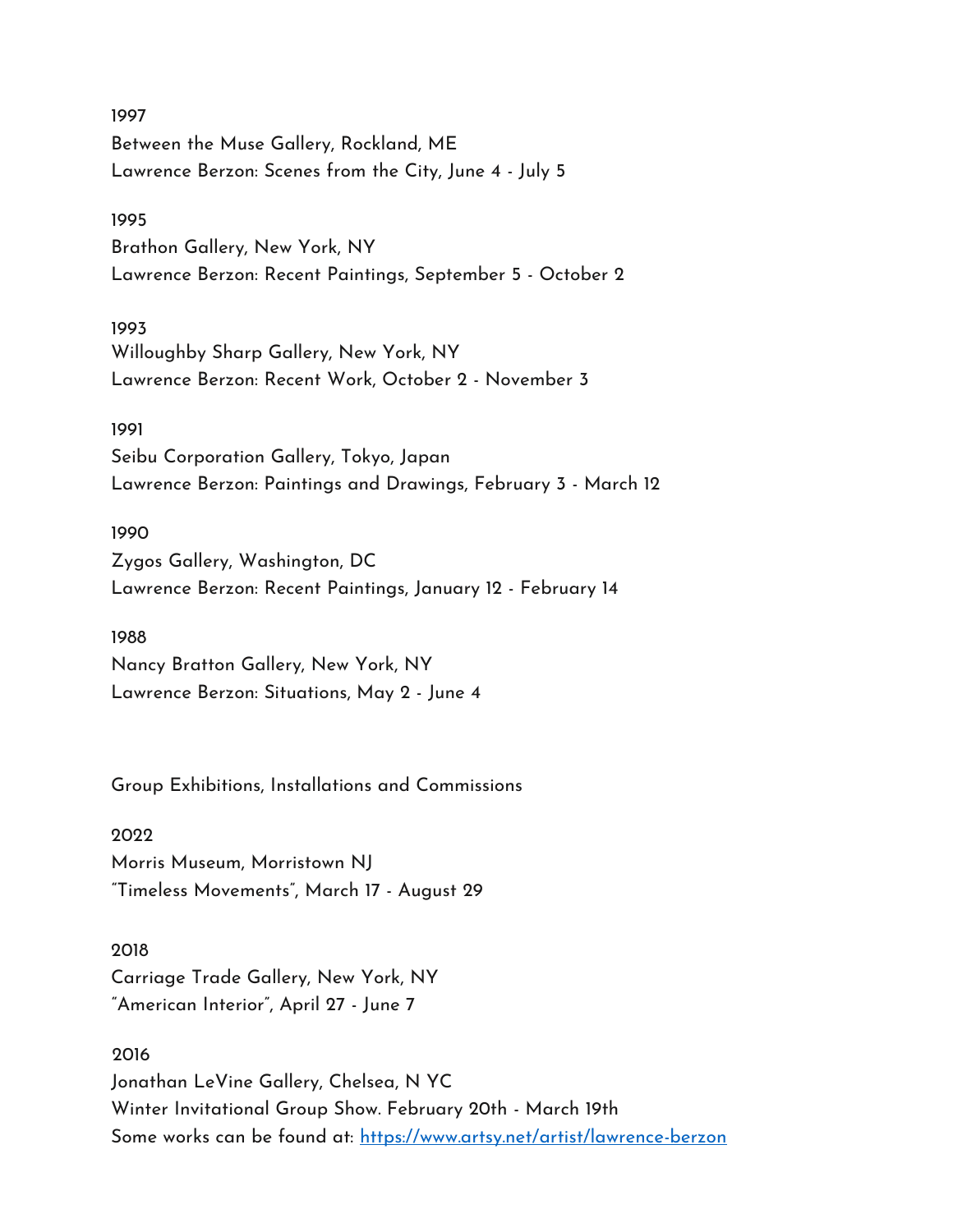Smart Clothes Gallery, NY,

"The Divinity", interactive audio-animatronic diorama exhibited June 26 – November 18 Gallery Artists at: [www.SmartClothesGallery.com](http://www.smartclothesgallery.com/)

Soft Sculptures pictured in newly published Toy Works Catalog

Smart Clothes Gallery, New York, NY "Thrills", dioramas and painting, June 26 - July 28 Barrett Art Center, Poughkeepsie, NY Kinetic Show, Featured Dioramas, March 30th-Apr il 20 Extended through May 4 archived: www.BarrettArtCenter.org Toy Fair, Javits Center, New York, NY Soft sculpture prototypes for Toy Works, Inc, January 13 - 17

2011-2012 Limner Gallery, Hudson, NY Berzon Preview, a Compulsion for Beauty, Painting, July 4 – 22

Limner Gallery, Hudson, NY Summer Show, Paintings, July 26 - August 27

The Shop Gallery, New Orleans, LA Kinetic dioramas

The Toy works, Middle Falls, NY Soft sculpture animals, design and subsequent painting for screen printing process

## 2008-2011

2013

Morris Museum, Morristown, NJ Work with Jere Ryder, Conservator of Guinness Collection on six, six-foot tall audioanimatronic dioramas funded by Lawrence B Benenson, partner of Benenson Capital Partners, LLC and a member of the Board of Trustees at the Museum of Modern Art

## 2007

The Toy Works, Middle Falls, NY Soft sculpture animals, design and subsequent painting for screen printing process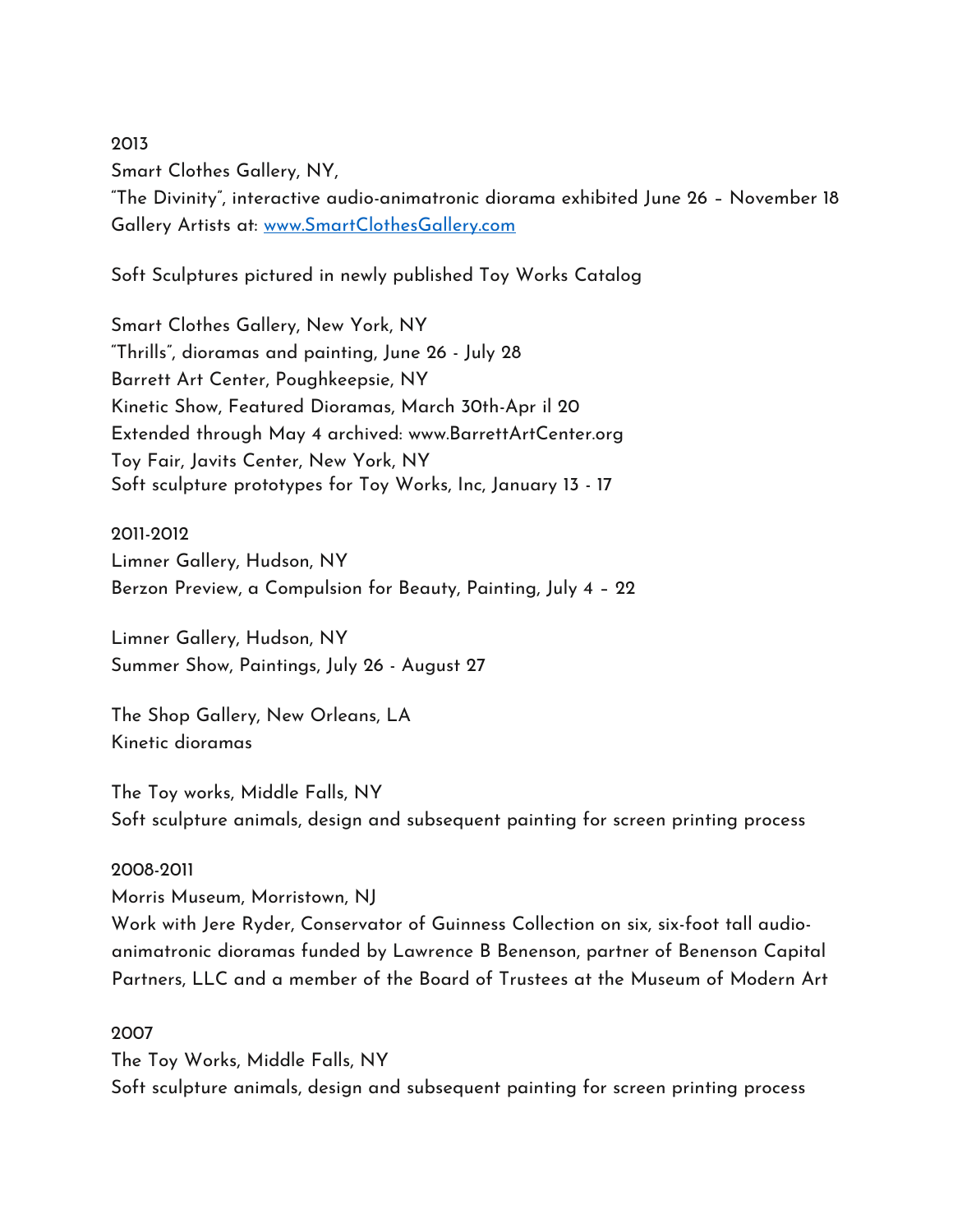2006-7 Morris Museum, Morrristown, NJ Work with Jere Ryder, Conservator of Guinness Collection, on animated cast bronze sculptures and dioramas created by Lawrence Berzon

#### 2005

The Toy Works, Middle Falls, NY Soft sculpture animals, design and subsequent painting for screen printing process

#### 2004

Fidelity Investment Corporation, Boston, MA. **Paintings** 

#### 2003

Outsiders and Others Gallery, Minneapolis, MN

Paintings and Drawings

Caelum Gallery, New York, NY Three Person Show, Paintings

Spanky Town Records, New York, NY Painting for "Songs About Anything"

#### 2002

W.W. Norton and Company, New York, NY Painting for book interior of "Discover Biology"

# 2001

La Luz de Jesus Gallery, Los Angeles, CA **Paintings** 

Caelum Gallery, New York, NY Paintings

Menniger Perspective, The Menninger Foundation, Topeka, KS Paintings for "Confronting Behaviors"

St Martins Press, New York, NY Painting for cover of book, "Daughters of the House"

NY Times Op Ed, New York, NY Editorial Drawings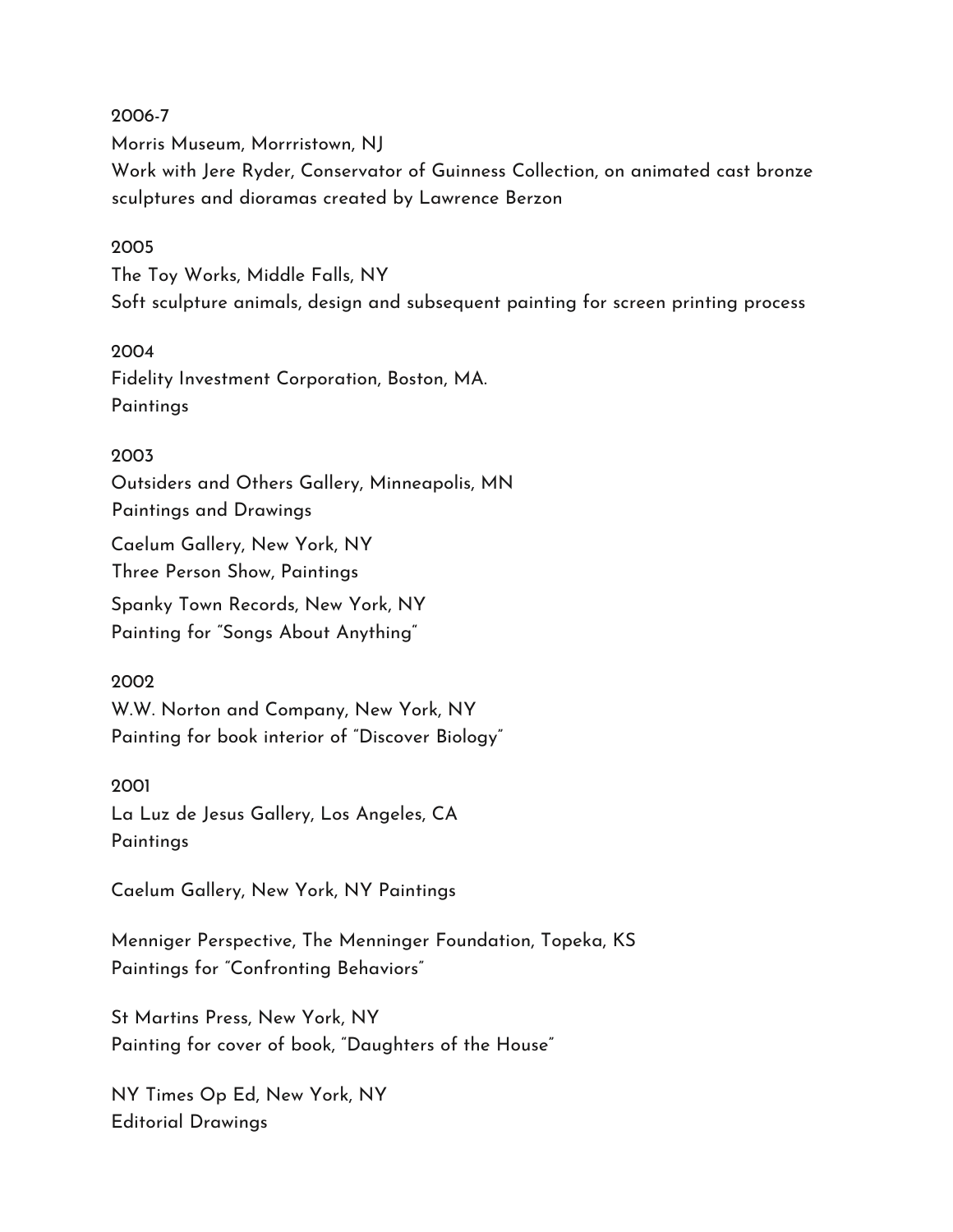2000 La Luz de Jesus Gallery, Los Angeles, CA **Paintings** 

Caelum Gallery curated show in Tokyo, Japan

NY Times Book Review, New York, NY Painting for Bookend

### 1999

Disney's ESPN Zone Restaurant, Times Square, NY 34-foot long, bonded- bronze relief casting, sunk in resin, functioning as the primary bar of the four-floored restaurant

Des Moines Zoo, Des Moines, IA Wild animal painting

1998 NY Times Op Ed, New York, NY Editorial Drawings

Renaissance Media, INC, Los Angeles CA Painting for audio book, "Why People Believe Weird Things"

1997 W.H. Freeman and Company, New York, N Y Painting for cover of book, "Why People Believe Weird Things"

1996 Between the Muse Gallery, Rockland, ME Vinalhaven: Sculpture and Paintings

Gallery Americas, Raleigh, NC "Flock", Layered etched glass, light box

W.H. Freeman and Company, New York, NY Painting for cover of Spring Catalogue

## 1995

Elsa Mott Ives Gallery, New York, NY, Conflict: Paintings and sculpture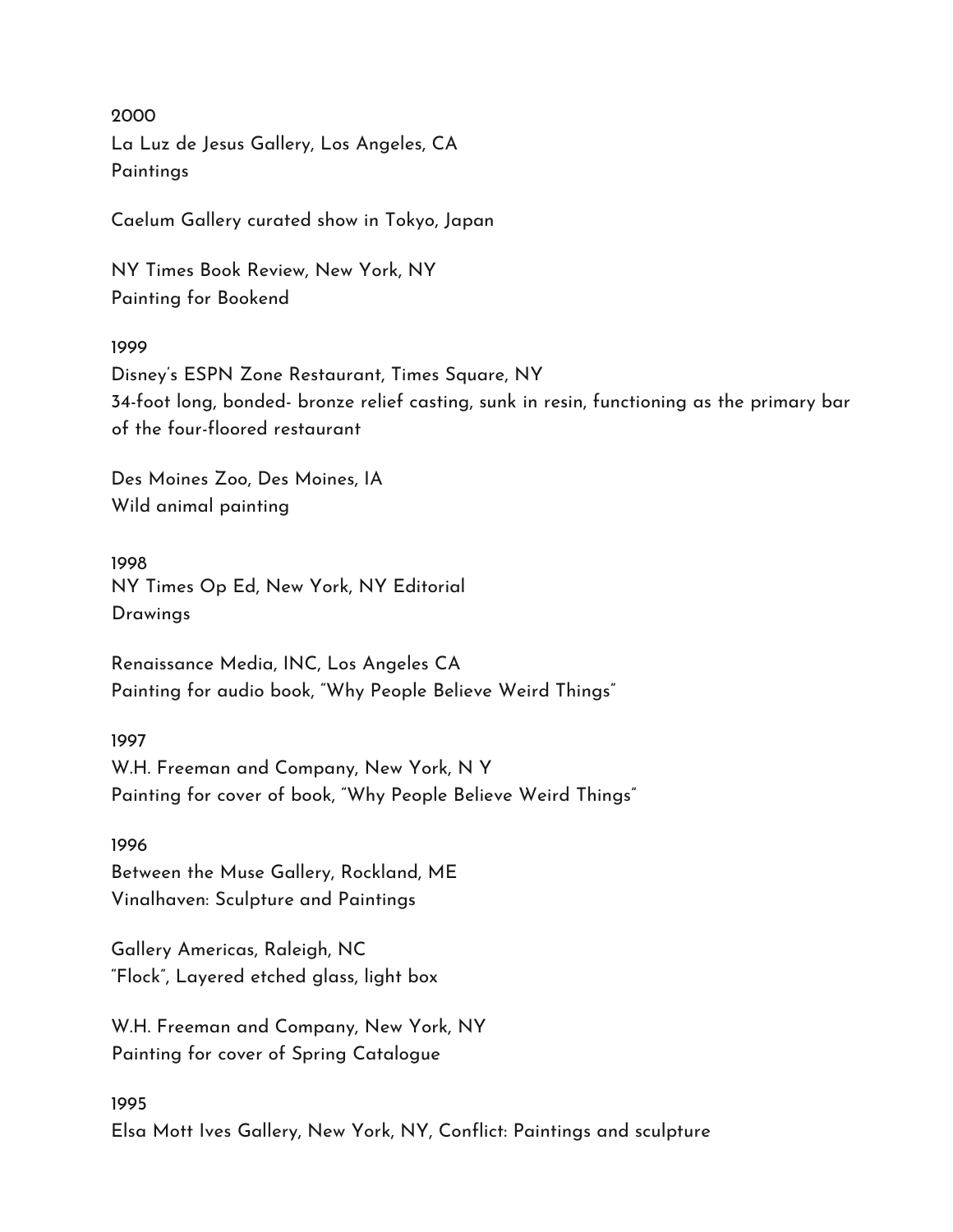Old Devil Moon Restaurant, New York, NY, "Three Bare", layered etched glass, light box

W.H. Freeman and Company, New York, NY Painting for cover of book "Evolution Isn't What It Used to Be"

# 1994

Elsa Mott Ives Gallery, New York, NY, The Boat: Paintings Archetype Gallery, New York, NY, "Dancers", layered etched glass/resin Metropolitan Design Center, New York, NY, "Swarm", layered etched glass/resin Oz (Clothier), New York, NY, "Spaceship", cast resin facade Civilization Gallery, New York, NY, "Terrarium" layered etched gla ss/resin

# 1993

Residence, Tenafly, NJ, "Gothic Circus": Etched glass room interior Macmillan Publishing Company, New York, NY. Ink drawings for book interior: "Humble Pie"

# 1992

Private Residence, Bergenfield, NJ, "Garden": Etched glass balcony Du Marche Restaurant, New York, NY "Market Day": Etched glass doors and window façade

# 1991

Limner Gallery, New York, NY, Heads: Paintings 1990 Zygos Gallery, Washington, DC, Rooms: Paintings and Drawings 1989 Bridgewater Gallery, New York, NY New Romantics Two: Pai ntings

# 1988

A-3 Magazine Benefit at Blue Willow Club, New York, NY Installation at Carlton Arms Hotel, New York, NY, Fiberglass Sculpture

# 1987

Nancy Bratton Gallery, New York, NY, Paintings

# 1986

Bridgewater Gallery, New York, NY, Liberty: Paintings Barney's New York Liberty Window, New York, NY, Paintings Artists Against AIDS, sixty galleries auction, New York, NY Bridgewater Gallery, New York, NY, Paintings